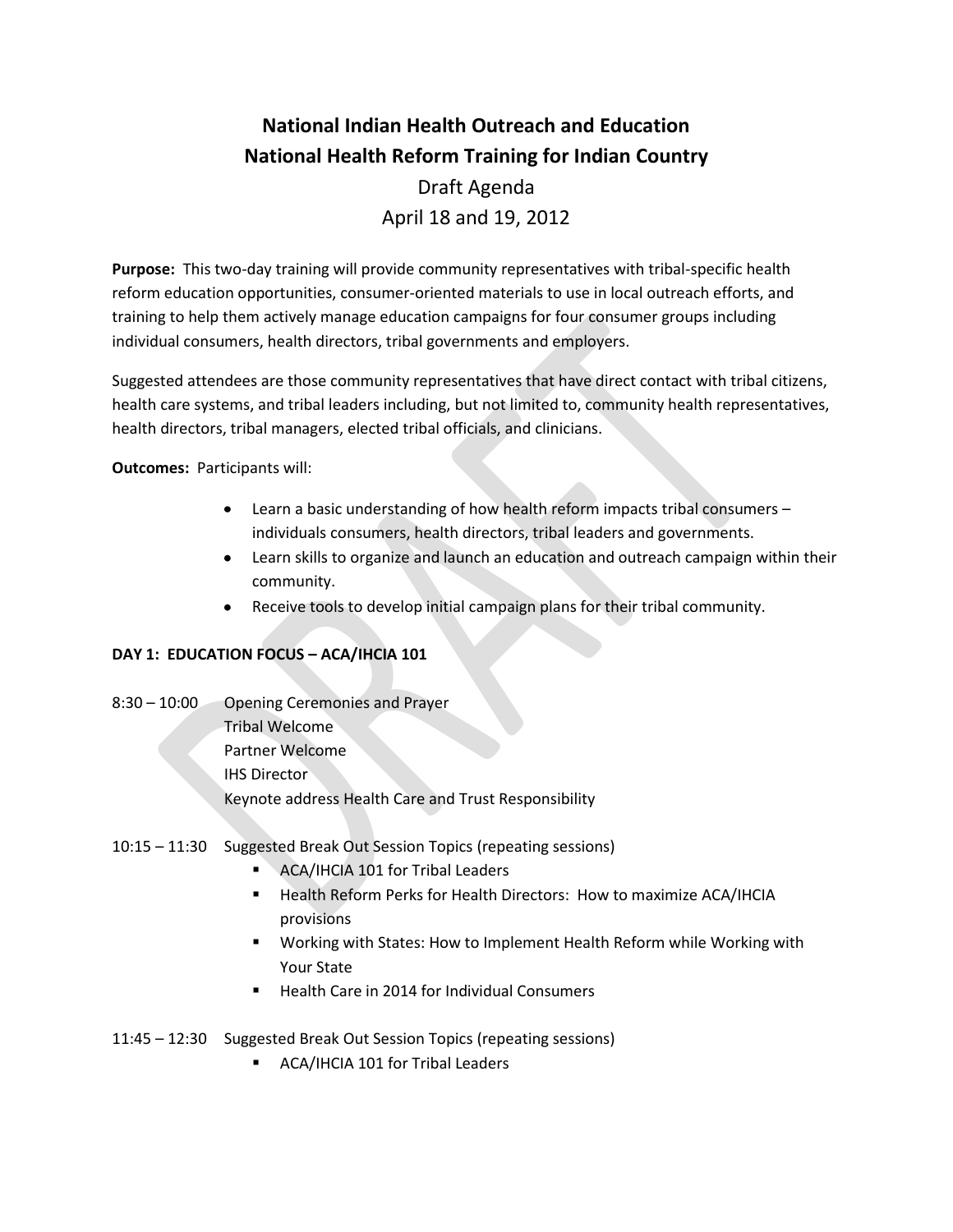- Health Reform Perks for Health Directors: How to maximize ACA/IHCIA provisions
- Working with States: How to Implement Health Reform while Working with Your State
- Health Care in 2014 for Individual Consumers
- 12:30 2:00 Regional Discussions
- 2:15 3:30 Suggested Break Out Session Topics
	- Using Electronic Resources in Community Outreach and Education: A new eresource for tribal consumers [www.tribalhealthcare.org.](http://www.tribalhealthcare.org/)
	- Insuring Tribal Employees: Federal Employees Health Benefits Program
	- Building a Stronger Health Workforce: Enhanced Workforce Opportunities in Tribal Communities
	- Train-the-Trainer: Individual Consumers
- 3:45 5:00 Suggested Break Out Session Topics
	- Tribes as Employers: What should we be prepared for in 2014?
	- Building Healthier Communities: How to encourage individuals to enroll in insurance opportunities?
	- More Sustainable Health Systems: How does the ACA/IHCIA strength IHS, Tribal, and Urban Health Clinics?
- 5:00 6:00 Regional Discussions
- 6:30 Cultural Entertainment

## **DAY 2: SUCCESSFUL OUTREACH CAMPAIGNS**

- 7:30 8:30 Optional Regional Discussions
- 8:30 10:00 General Assembly
	- Panel One: Building a Consortium for Outreach and Education Efforts
	- Panel Two: Successful Enrollment Campaigns: Medicaid/Medicare/CHIP Outreach and Education Initiative.
- 10:15 11:30 Suggested Break Out Session Topics
	- **EXP** Consortium Organization, Project Oversight, and Document Development
	- Successful Grassroots Outreach and Education Efforts
	- **Enrollment in CHIP: Tribal-Specific Campaign**
	- Train-the-Trainer: Health Directors